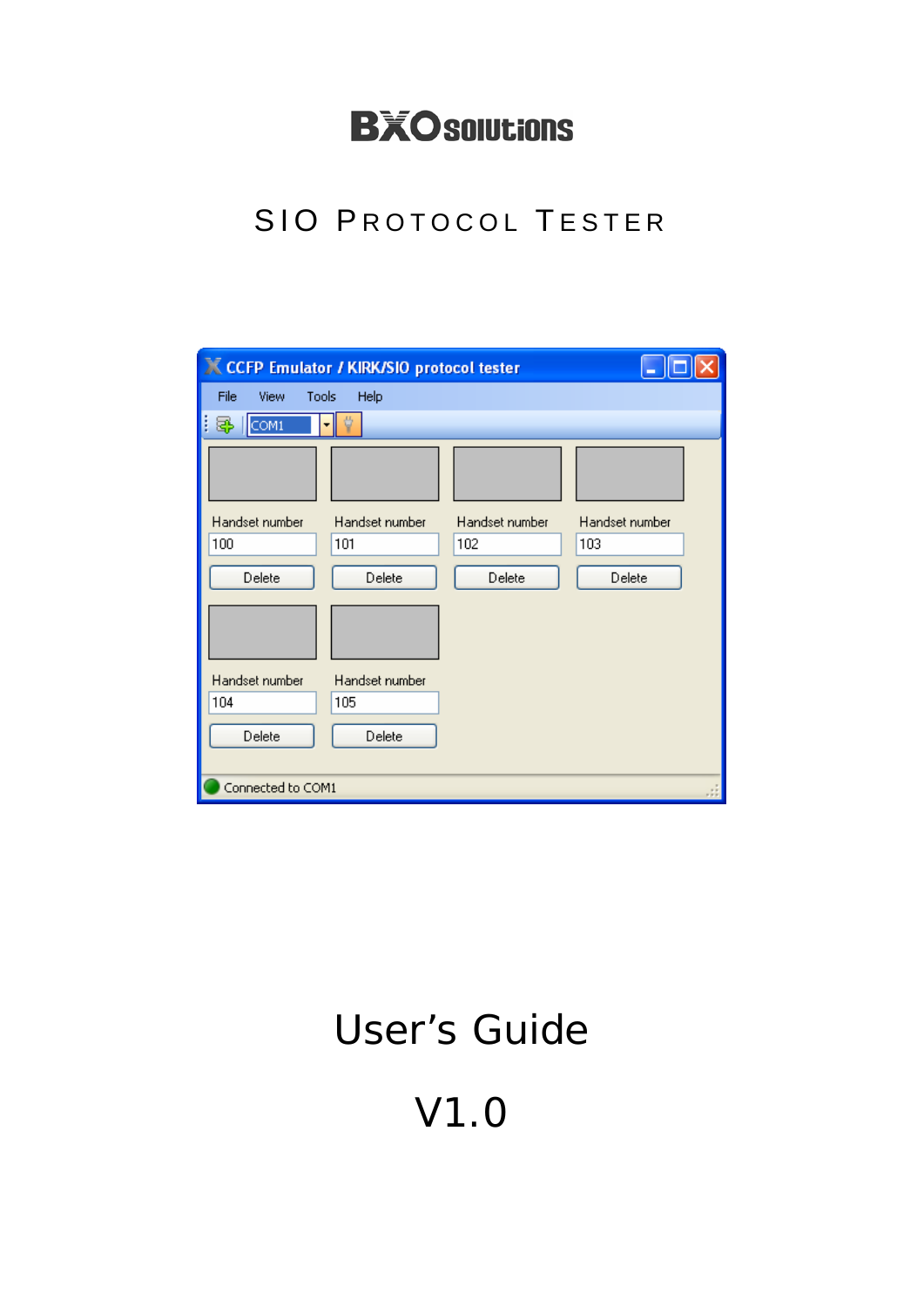| <b>Revisions</b> |                |
|------------------|----------------|
| Date/version     | <b>Changes</b> |
| 2008-01-19 V1.00 | First release. |

The information contained in this document, with respect to applications, examples and similar, is intended through suggestion only. It is your responsibility to make sure that your application meets your specifications. BXO Solutions AB takes no responsibility for the correctness of the information or its use. This applies in particular, but not limited to, information regarding the exchange of information with third party products.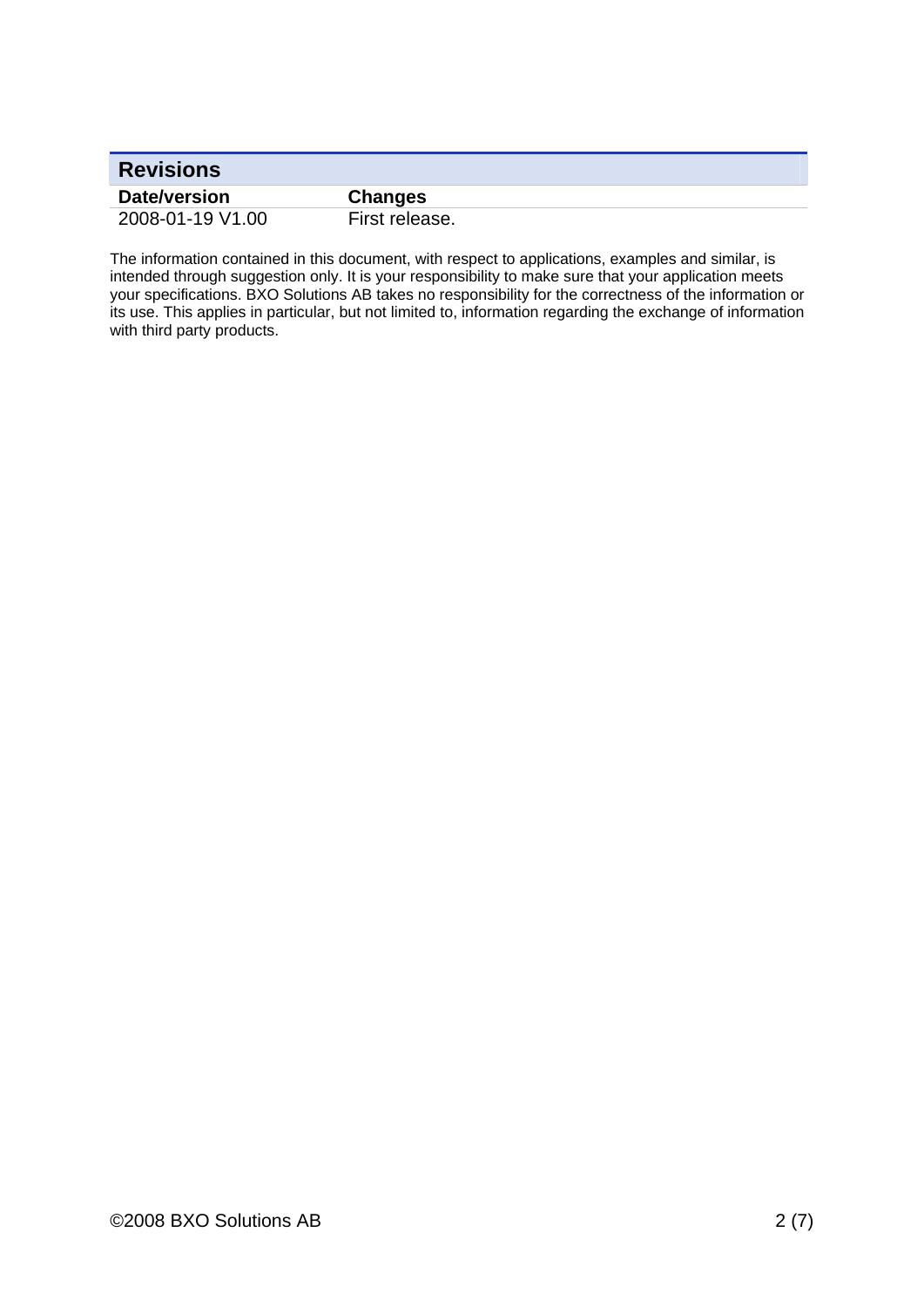#### **Table of Contents**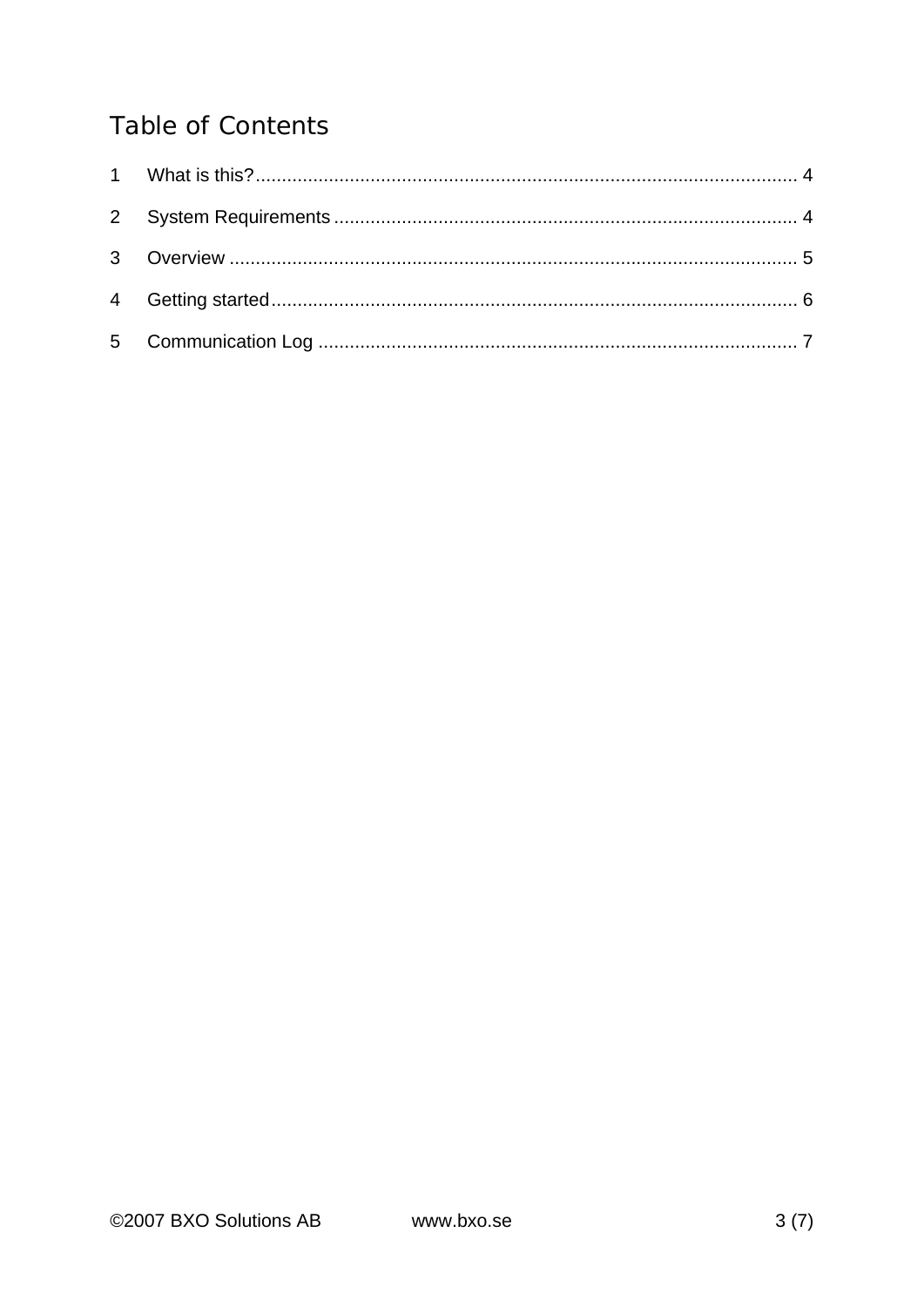#### **1 What is this?**

This tool can be used to simulate a DECT system from Kirk Telecom, products based on the same platform, such as COBS DECT systems. It simulates the text messaging part of CCFP central equipment of the DECT system, and any number of connected handsets.

This tool was designed with system integrators using BXO Log or BXO Local Alarm Solution in mind.



With the CCFP Emulator you can test DECT paging without a DECT system – it also helps to isolate a fault and find out in which subsystem it is.

#### **2 System Requirements**

Windows XP SP2 with .NET Framework 2.0 Windows 2003 Server with .NET Framework 2.0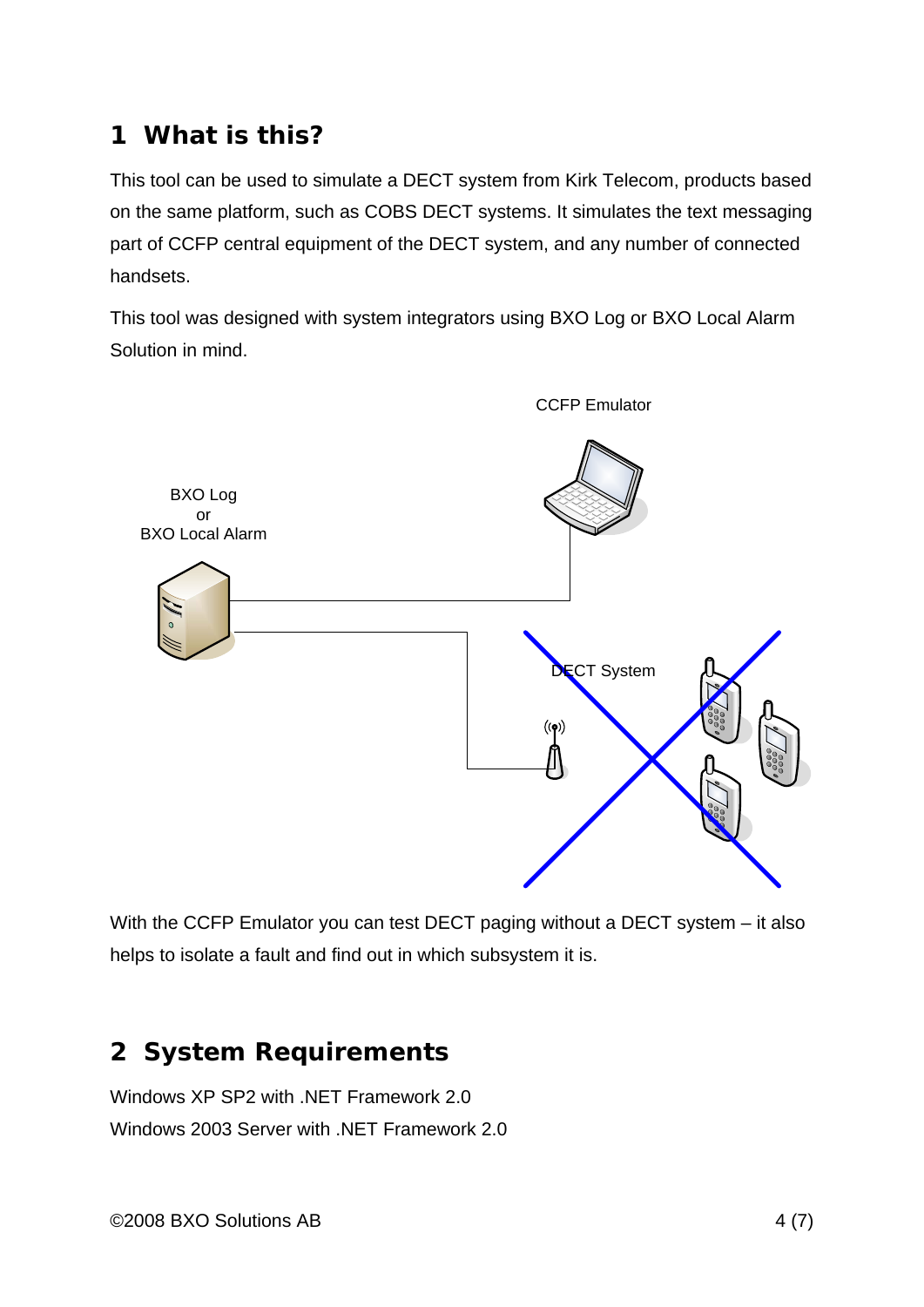#### **3 Overview**

Click here to **add a handset**.

|                              |                                                 |                | Select the COM port and click the contact icon to connect. |
|------------------------------|-------------------------------------------------|----------------|------------------------------------------------------------|
|                              |                                                 |                |                                                            |
|                              |                                                 |                |                                                            |
|                              |                                                 |                |                                                            |
|                              | <b>CCFP Emulator / KIRK/SIO protocol tester</b> |                |                                                            |
| File<br><b>Tools</b><br>View | Help                                            |                |                                                            |
| I<br>COM1<br>SP.             |                                                 |                |                                                            |
|                              |                                                 |                |                                                            |
|                              |                                                 |                |                                                            |
|                              |                                                 |                |                                                            |
| Handset number               | Handset number                                  | Handset number | Handset number                                             |
| 100                          | 101                                             | 102            | 103                                                        |
| Delete                       | Delete                                          | Delete         | Delete                                                     |
|                              |                                                 |                |                                                            |
|                              |                                                 |                |                                                            |
|                              |                                                 |                |                                                            |
| Handset number               | Handset number                                  |                |                                                            |
| 104                          | 105                                             |                |                                                            |
| Delete                       | Delete                                          |                |                                                            |
|                              |                                                 |                |                                                            |
| Connected to COM1            |                                                 |                |                                                            |
|                              |                                                 |                |                                                            |

The gray area represents the display of the DECT handset. You can change the handset number at any time.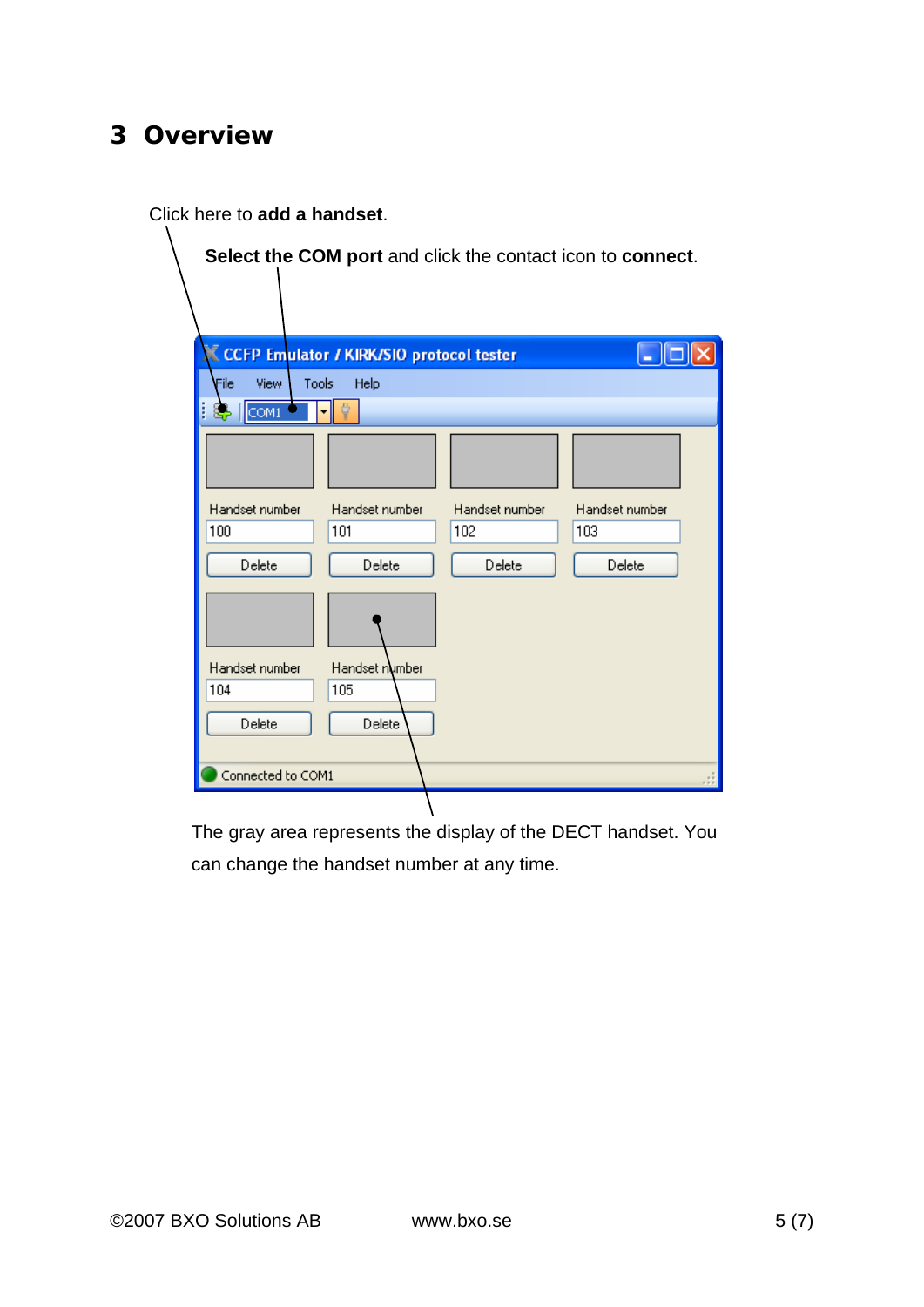#### **4 Getting started**

1. Link two COM ports together with a **crossed RS-232 cable** (a nullmodem).



- 2. Set up BXO Log or Local Alarm Solution (the SIO module) to use one of the ports, and the CCFP Emulator to use the other one.
- 3. Click on the Add Handset button.



A "handset" appears in the window.

| Handset number |  |
|----------------|--|
| 100            |  |
| Delete         |  |

Change the handset numbers to match whatever handset numbers you have set up BXO Log or LAS paging to use.

4. Click the Connect/Disconnect button to open the COM port.



If the connection was established OK, it will display in the status bar.



5. Send messages and they will appear in the simulated displays!